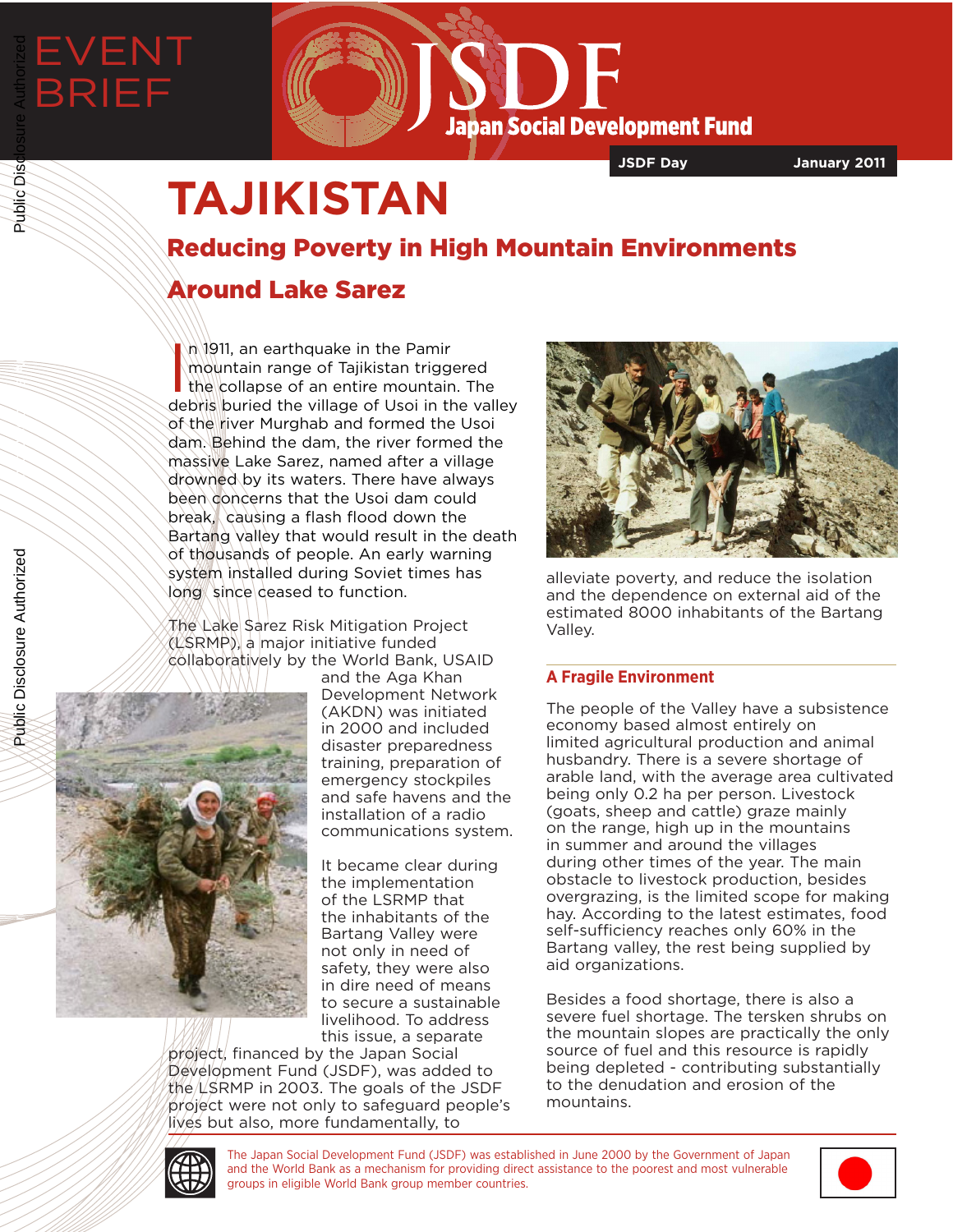#### **The JSDF Project**

The grant of of US\$ 1,586,400 was given to Focus Humanitarian Assistance (FOCUS), an affiliate of the Aga Khan Development Network (AKDN) in 2003. FOCUS has a strong presence and extensive project experience in the Gorno-Badakhshan Autonomous Oblast (GBAO), the region where the Bartang valley is situated.

The project had three major components:

*1. Priority Community Investments* which focused on the protection of basic socio-economic infrastructure. These included mitigation projects such as the stabilization of slopes through protective afforestation, installation of anti-avalanche and anti-rockfall stonewalls, cleaning and rehabilitation of the mud slide channel routes, and creation of small tree nurseries.

Improvement of communication between villages was also addressed through the removal of major bottlenecks on the road along the Bartang river. A two-way radio communication system was also installed, providing Very High Frequency (VHF) communication to villages in Rushan and Shugnan districts and High Frequency (HF) communication to the key centers of the Vanch, Darvaz, Shurobad and Moskovsky Districts.

- *2. Small-Scale Community Based Sustainable Livelihood Activities* supported income generation projects for the communities such as the construction of irrigation canals and the development of sustainable enterprises – financing small enterprises to provide improved livelihoods for the local people.
- *3. Independent Monitoring and Evaluation* provided technical assistance to support the independent evaluation of the results of the grant and the use of funds.

#### **Identifying and Implementing Sub-projects**

A Project Advisory Board (PAB) that included members of the Government, the Embassy of Japan and the World Bank was established to approve all projects. An Operational Manual was also developed that laid out the procedures to be used in project implementation and the responsibilities of the different stakeholders.

The first step taken by FOCUS in the identification of sub-projects was the formation of the Rushan

#### **Project Data**

- Implementing Agency: *FOCUS Humanitarian Assistance*
- Grant (TF051206) Amount: *US\$1.58 million*
- Implementation Period: *3/11/2004 to 10/31/2009*



The Rushan Team consisted of local engineers, sociologists, geologists and trainers.

Team. The team consisted of local engineers, sociologists, geologists and trainers and was based in Rushan, at the confluence of the Bartang and Panj rivers, within easy reach of the FOCUS' office in Khorog, the capital of the GBAO. The Rushan team was responsible for soliciting proposals from the existing Village Organizations (VOs), technical assistance and training and supervision of the activities in the field.

Over 200 project proposals were collected. A selection was then made during a workshop in Khorog involving the local team and FOCUS personnel.

There was a remarkable consensus on the selection of the road rehabilitation and mitigation subprojects. Feedback from the local population stressed the detrimental impacts of isolation and led to an emphasis on improving the road, the construction of car and foot bridges and the installation of radio communication systems.

The identification of projects under the second component proved to be more challenging. Over half of the proposed projects involved increasing livestock. As the range is already over grazed and there is very limited scope for the production of feed for the winter, no such projects were selected for financing as they were deemed both unsustainable and potentially environmentally detrimental. Irrigation projects were favored as these would, at least in principle, be sustainable, water being the main limiting factor for agricultural production in the few patches of flat land that are still unused.

#### **Results**

The JSDF project has had a major impact in the Bartang Valley in terms of reducing the vulnerability of communities to natural hazards and offering them greater economic opportunities.

> The main concern voiced by the inhabitants of the valley, a sense of isolation and fear of being cut off in case of emergency, has been addressed. The construction and improvements of roads and bridges now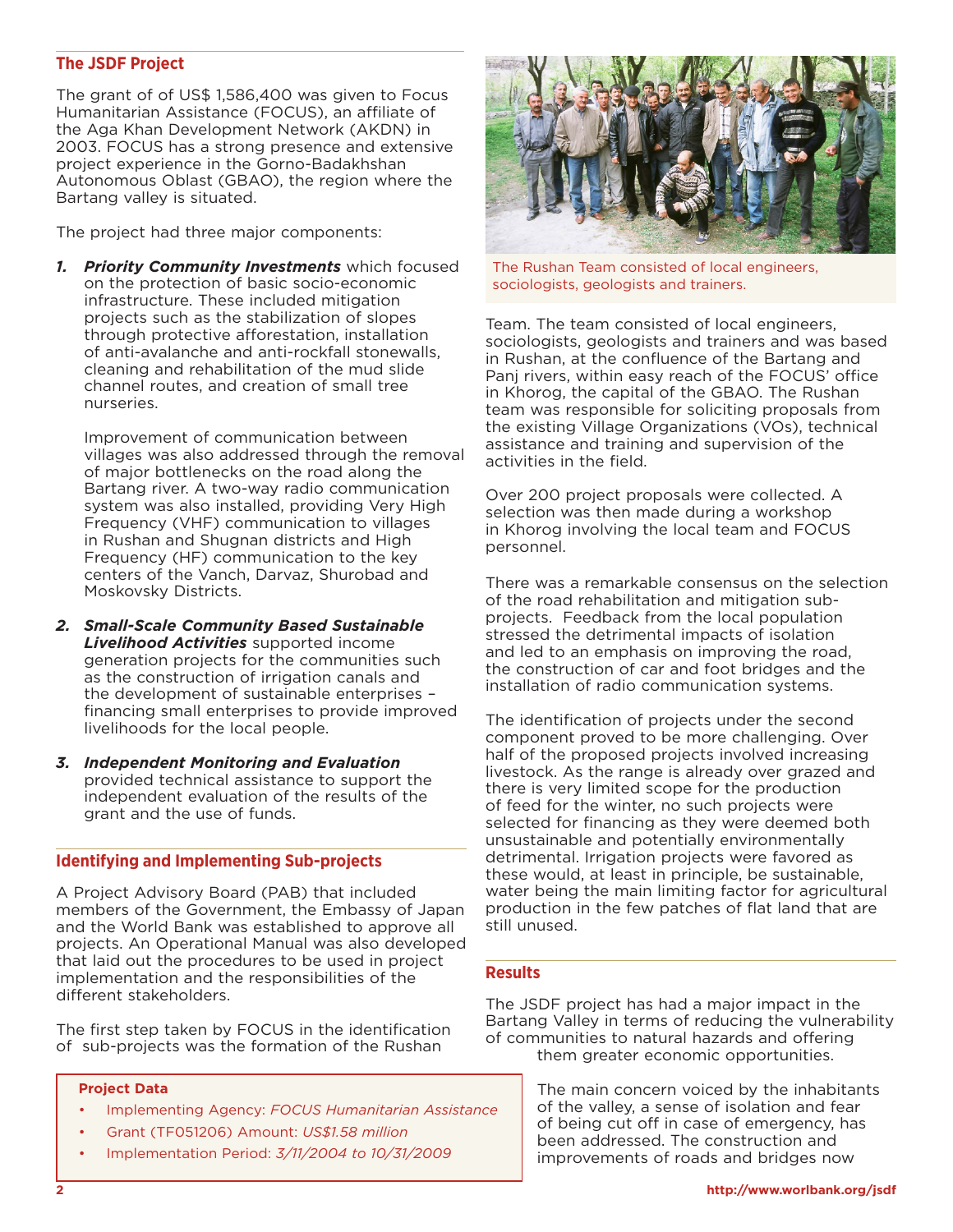allow villages in the valley to be reached by car practically year round. The installation of radios throughout the valley has been a great addition to the effectiveness of road improvement initiatives. The inhabitants are now instantly apprised of the situation in other villages and can come to their assistance when needed. Also, the early warning system provided by the radios and the emergency safe havens built along the valley have substantially improved the sense of security among the inhabitants.

The risks induced by natural hazards have been reduced by the various mitigation projects, including the introduction of gabions (wire baskets containing rocks). These projects have enabled the inhabitants to better safeguard their villages against flooding and to protect the road against erosion.

*Priority Community Investments:* In total, sixty-three projects were completed under this component including six mitigation projects, ten road and car-bridge rehabilitation initiatives, the construction of four car and six foot bridges, and the installation of twenty HF and VHF radio systems within the valley and fifteen outside the valley, in neighboring districts.

Road projects included cleaning of the road from rockfall and protection of the road from erosion by the Bartang River by way of gabions. Detailed designs for each road rehabilitation section were prepared by the local engineers from the Rushan team and submitted for approval to the World Bank. For the first time in many years the inhabitants of the Bartang valley enjoyed a practically uninterrupted year-round connection to the outside world.

*Small-Scale Community-Based Sustainable Livelihood Activities:* The income generation initiatives have all helped revitalize the economy in the Bartang Valley. The technical and engineering experience gained through the implementation of relatively large works has improved the capacities and employability of many of the inhabitants. Overall, the communities have been able to access additional monetary inputs which have diminished their dependence on humanitarian assistance.

Projects approved under this category included:

- **Bee Keeping**: an experienced bee-keeper living in Darjomj village prepared a proposal to manufacture fifteen bee hives, buy materials needed and teach potential bee-keepers in other villages in the Bartang Valley.
- **Rushan Agricultural Processing Plant**: the Rushan district is rich in fruit trees (apples, pears, apricots, peaches, plums, cherries, mulberries, walnuts, raspberries, currants, gooseberries and strawberries) but the market experiences surpluses at the time of ripening. A proposal was submitted by an NGO to establish

a small processing plant to can this fruit. The NGO submitted a list of goods and materials needed including those for the rehabilitation of a building to house the operation.

- **Barzuj Tree Nursery**: An NGO called "Bunyod" prepared a proposal for the establishment of a fruit tree nursery that would work in close cooperation with the Pamir Biological Institute in Khorog and the Pamir Botanical Garden.
- **Mobile Workshop**: this innovative idea from a NGO called "IMDOD" and consisted of providing a mobile mechanics workshop that could travel the Bartang Valley to maintain and repair the various machines and equipment installed, often by aid organizations. Repair and maintenance are often the bottlenecks to sustainable use of even fairly basic technology. The mobile workshop consisted of a truck with repair equipment including welding torches, a generator, etc. which is operated by an experienced technician. After the initial grant by FOCUS, the mobile workshop is expected to be self-financing.
- **Gabion Workshops:** Six workshops to produce gabion mesh were implemented in villages along the Bartang valley. These workshops are still producing the gabions needed to protect the river bank and to contain the mud flow channels. Interest in purchase of gabion mesh was expressed from Afghanistan and elsewhere in Tajikistan.
- **School Rehabilitation** The village organization of Savnob village submitted a request for the rehabilitation of the village school and prepared, in collaboration with the Rushan Team's engineers, the design and list of materials needed which FOCUS subsequently provided. Although not a typical income generation project, the rehabilitation of the school was financed because the school premises would be used after school hours to provide room for small cottage industries such as knitting, pottery and painting.



The Basid mudflow channel, wire gabions protecting fields and homes from being washed away.